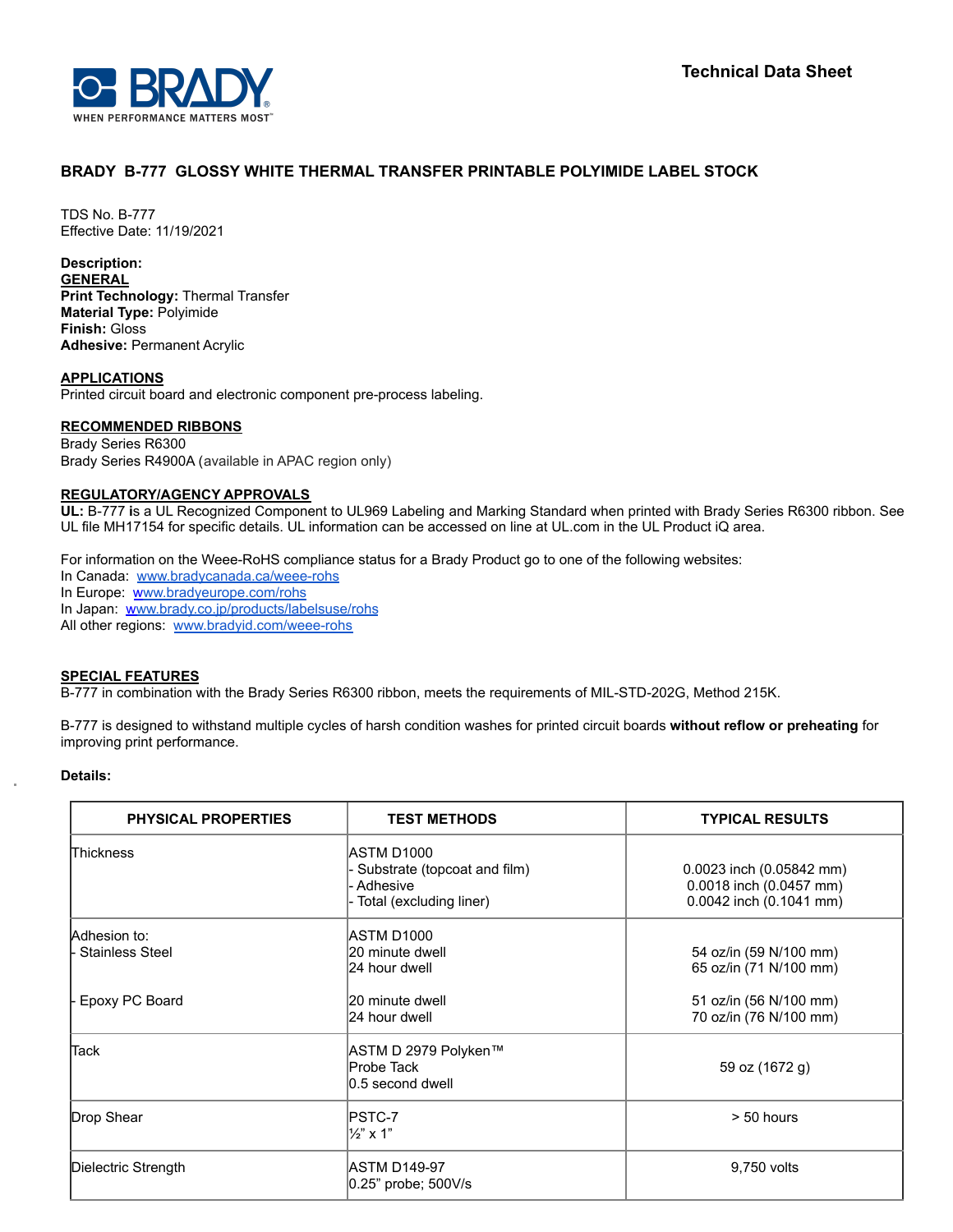Performance properties tested on B-777 printed with the Brady Series R6300 thermal transfer ribbon. Printed samples of B-777 were laminated to aluminum and allowed to dwell 24 hours before exposure to the indicated environmental conditions.

| <b>PERFORMANCE PROPERTIES</b>       | <b>TEST METHODS</b>                                                                                                                                                                                                 | <b>TYPICAL RESULTS</b>                                                              |
|-------------------------------------|---------------------------------------------------------------------------------------------------------------------------------------------------------------------------------------------------------------------|-------------------------------------------------------------------------------------|
| Short Term High Service Temperature | 80 seconds at 572°F (300°C)                                                                                                                                                                                         | Very slight discoloration and very slight<br>shrinkage of label                     |
|                                     | 5 Minutes at 500°F (260°C)                                                                                                                                                                                          | Very slight discoloration                                                           |
|                                     | 2 hours at 338°F (170°C)                                                                                                                                                                                            | No visible effect                                                                   |
| Long Term High Service Temperature  | 1000 hours at 212°F (100°C)                                                                                                                                                                                         | Very slight fading of print but is still very<br>legible. Label remains functional. |
| Low Service Temperature             | 1000 hours at -94°F (-70°C)                                                                                                                                                                                         | No visible effect                                                                   |
| <b>Humidity Resistance</b>          | 1000 hours at 95°C (37°C) /95%RH                                                                                                                                                                                    | No visible effect                                                                   |
| <b>UV Light Resistance</b>          | ASTM G155, cycle 1, Dry<br>1000 hours in Q-Sun Xenon Test Chamber                                                                                                                                                   | No visible effect                                                                   |
| Weatherability*                     | ASTM G155, Cycle 1<br>1000 hours in Xenon arc<br>Weather-Ometer®                                                                                                                                                    | No visible effect                                                                   |
| <b>Abrasion Resistance</b>          | Taber Abraser, CS-10 grinding wheels, 250<br>g/arm                                                                                                                                                                  | Print legible after 50 cycles                                                       |
| Salt Fog Resistance                 | <b>ASTM B117</b><br>1000 hours in 5% salt fog solution<br>chamber                                                                                                                                                   | No visible effect                                                                   |
| Chemical Vapor Phase Resistance     | Labels adhered to epoxy PC board and<br>exposed to the vapor of the boiling<br>chemical for 10 minutes and then rubbed<br>with a cotton swab saturated with the<br>chemical for 10 rubs.<br>lonox <sup>®</sup> 3955 |                                                                                     |
|                                     | Micronox® MX2501                                                                                                                                                                                                    | No visible effect                                                                   |
|                                     |                                                                                                                                                                                                                     | Slight print smearing                                                               |

\*B-777 is not recommended for outdoor use.

| <b>PERFORMANCE PROPERTY</b> | <b>RESISTANCE</b> |
|-----------------------------|-------------------|
|                             | CHEMICAL          |

Samples printed with the Brady Series R6300 thermal transfer ribbon then laminated to FR-4 epoxy PC board. After 24 hr dwell, test samples were exposed to the indicated environments. All test samples were immersed in the test fluids then rubbed 10 times with a cotton swab saturated with the test fluid.

|                                                              |                        | SUBJECTIVE OBSERVATION OF VISUAL CHANGE |                 |
|--------------------------------------------------------------|------------------------|-----------------------------------------|-----------------|
| <b>CHEMICAL</b><br><b>REAGENT</b>                            | <b>EFFECT TO LABEL</b> | <b>R6300 RIBBON</b>                     |                 |
|                                                              |                        | <b>WITHOUT RUB</b>                      | <b>WITH RUB</b> |
| Kyzen Corp. 15%<br>Aquanox A4625 at 140°F<br>$(60^{\circ}C)$ | No visible effect      |                                         |                 |
| Kyzen Corp. 17%<br>Aquanox A4520 at 140°F                    | No visible effect      |                                         |                 |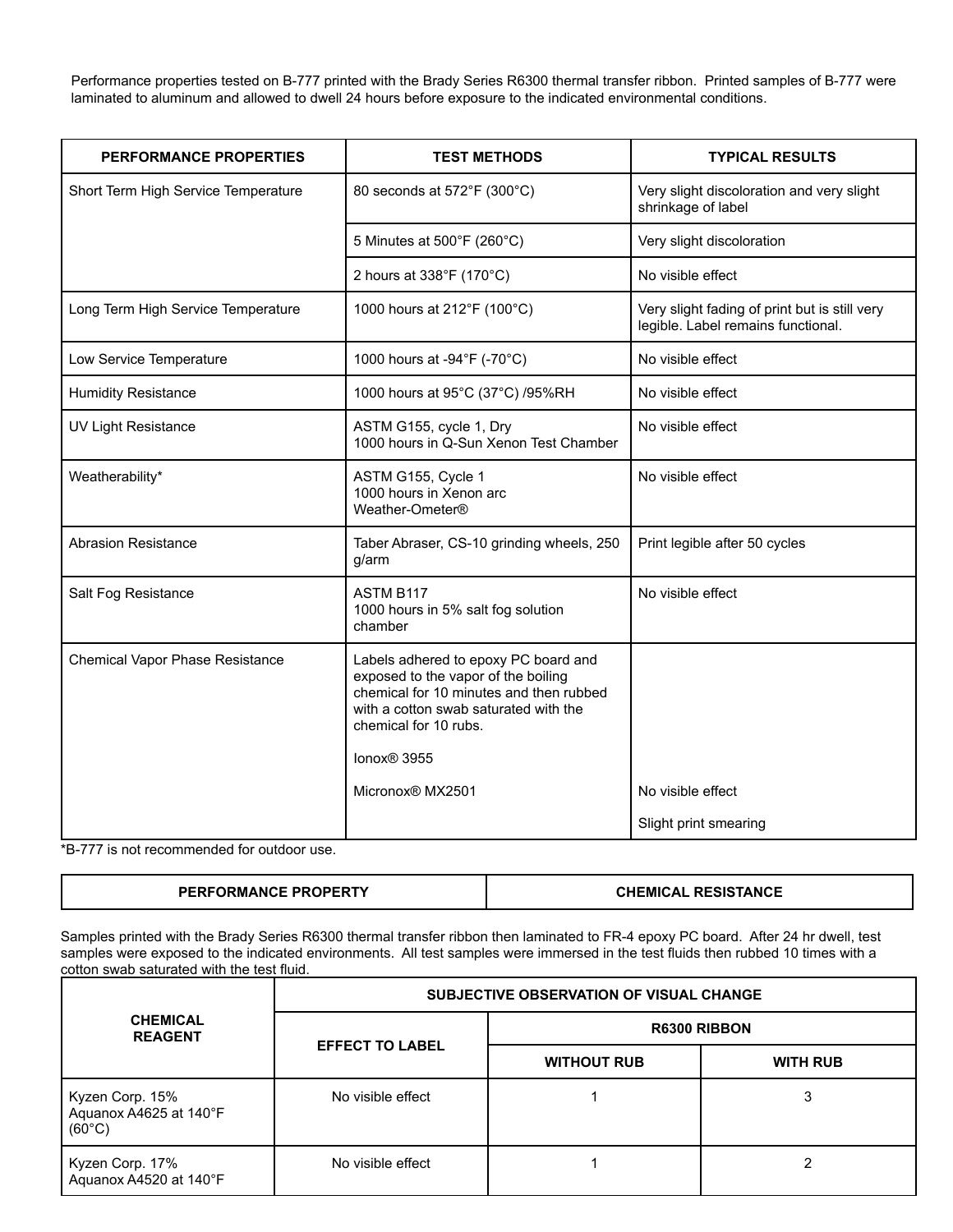| $(60^{\circ}C)$                                              |                   |                |                |
|--------------------------------------------------------------|-------------------|----------------|----------------|
| Kyzen Corp. 10%<br>Aquanox A4638 at 150°F<br>$(65^{\circ}C)$ | No visible effect | 1              | 1              |
| Kyzen Corp. 20%<br>Aquanox A4703 at 145°F<br>$(63^{\circ}C)$ | No visible effect | 1              |                |
| Zestron, 15% Atron® AC205 at<br>150°F (65°C)                 | No visible effect | 1              | 3              |
| Zestron, 15% Atron® AC207 at<br>150°F (65°C)                 | No visible effect | 1              | 3              |
| Zestron, 15% Vigon® A201 at<br>150°F (65°C)                  | No visible effect | 1              | 3              |
| Zestron, 15% Vigon® N600 at<br>150°F (65°C)                  | No visible effect | 1              | $\overline{2}$ |
| Isopropyl Alcohol 99% at 180°F<br>$(82^{\circ}C)$            | No visible effect | 1              | 1              |
| Deionized water at 212°F<br>$(100^{\circ}C)$                 | No visible effect | 1              | 1              |
| lonox® 3955 vapor phase (no<br>prebake)                      | No visible effect | $\overline{2}$ | 5              |

# **Rating Scale:**

1= no visible effect

2= slight smear or print removal, detectable but minimal smear

3= moderate smear or print removal (print still legible)

4= severe smear or print removal (print illegible or just barely legible)

5= complete print removal

| <b>PERFORMANCE PROPERTY</b> | <b>TEST METHOD</b>        |
|-----------------------------|---------------------------|
| <b>Solvent Resistance</b>   | MIL-STD-202G, Method 215K |

Test samples were printed with the Brady Series R6300 thermal transfer ribbon. Labels were printed with alphanumerics and barcodes. Test samples were subjected to 3 cycles of 3 minute immersions immediately followed by a toothbrush rub after each immersion.

| <b>TEST FLUID</b>                                | <b>RESULTS WITH R6300 SERIES RIBBON</b> |
|--------------------------------------------------|-----------------------------------------|
| Solvent A<br>1 part IPA, 3 parts mineral spirits | Meets requirement                       |
| Solvent C<br>Terpene Defluxer                    | Meets requirement                       |
| Solvent D<br>Saponifier @ 70°C                   | Meets requirement                       |

# **Shelf Life:**

Shelf life is two years from the date of receipt for this product as long as this product is stored in its original packaging in an environment below 80° F (27°C) and 60% RH. It remains the responsibility of the user to assess the risk of using this product. We encourage customers to develop testing protocols that will qualify a product's fitness for use in their actual application.